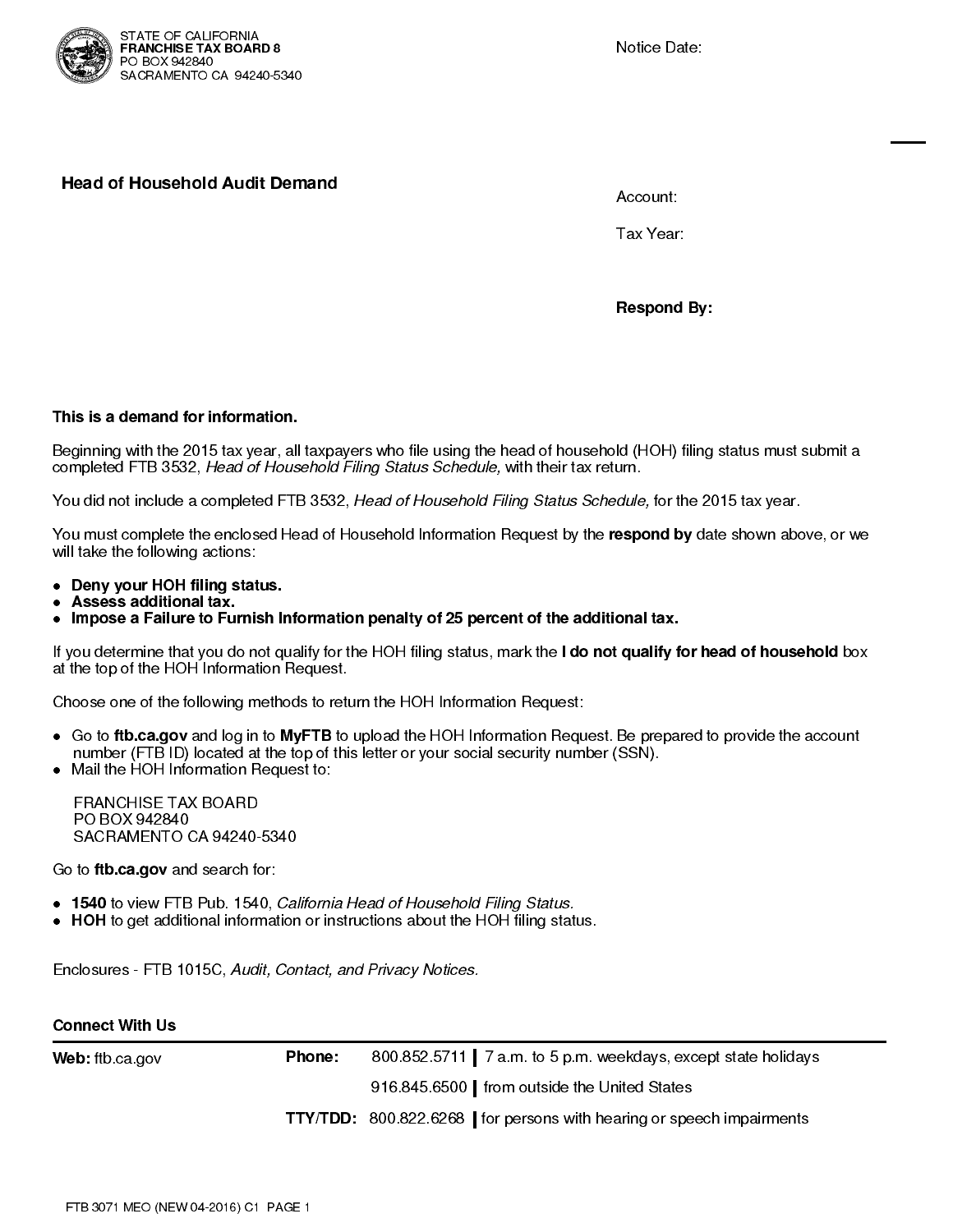# Head of Household Requirements and Instructions

The law allowing this filing status has very specific requirements that you must meet. Refer to FTB Pub. 1540, California and a registered domestic partnership. You must meet all of the following requirements: Head of Household Filing Status, for more information. We use the term RDP for both a registered domestic partner

- On the last day of the year, you must be either:
	- Unmarried and not in an RDP.
	- If married/RDP, you must meet the requirements to be considered unmarried or considered not in an RDP.
- requirements to be either a qualifying child or a qualifying relative. In addition, the gross income test must be met. ● You must have a qualifying person to entitle you to claim the HOH filing status and the person must meet the
- You must have paid more than one-half the cost of keeping up a home during the tax year.
- You and your qualifying person must have lived together in your home for more than half the tax year.
- You must provide more than half the cost of a qualifying person's total support.
- Your qualifying person must have been a citizen or national of the United States, or a resident of the U.S., Canada, or Mexico.

# Head of Household Information Request Instructions

#### Marital/RDP status - if:

- You were not legally married or in an RDP at any time during 2015, select  $(1)$  a.
- You are a widow or widower (your spouse/RDP died before January 1, 2015), select (1) **b**.
- You received a final decree of annulment of your marriage or RDP and you did not marry or enter into an RDP after the annulment, select (1) c.
- You received a final decree of divorce or final decree of legal separation by December 31, 2015, select (1) d.
- You received a final decree of dissolution of RDP or filed a Notice of Termination of Domestic Partnership with the California Secretary of State and the six-month waiting period for the notice to become final passed, select (1) d.
- You were married or in an RDP as of December 31, 2015, but were ending your relationship and lived apart from your spouse/RDP at all times during 2015, select (1) e.
- You were married or in an RDP as of December 31, 2015, but were ending your relationship and lived with your spouse/RDP during 2015, select (1) f. List the beginning and ending dates for each period that you lived with your spouse/RDP during 2015.

# Qualifying Person for Head of Household

- considered unmarried. If in an RDP, you must qualify to be considered not in an RDP. • Birth child, stepchild, or legally adopted child, select (2) a. You must be unmarried or if married you must qualify to be
- or in an RDP at any time during 2015. Grandchild, nephew, niece, brother, sister, half brother, half sister, stepbrother, stepsister or a descendant of such an individual, select (2) b. You must be unmarried and not in an RDP. You cannot choose this selection if you were married
- placement agency or by a judgement, decree, or other order of a court of competent jurisdiction. You must be unmarried or if married you must qualify to be considered unmarried. If you are in an RDP, you must qualify to be considered not in • Eligible foster child, select (2) c. To qualify as an eligible foster child, a child must be placed with you by an authorized an RDP.
- as your qualifying person. However, you must pay more than half the cost of keeping up the home in which your parent/stepparent lived for the entire tax year. You cannot choose this selection if you were married or in an RDP at any time during 2015. • Parent or stepparent, select (2) d. Your parent or stepparent does not need to live with you in order to claim them
- RDP at any time during 2015. Grandparent, son-in-law, daughter-in-law, father-in-law, mother-in-law, brother-in-law, sister-in-law, uncle, or aunt, select (2) e. You must be unmarried and not in an RDP. You cannot choose this selection if you were married or in an

A qualifying person does not include nonrelatives, such as a friend or fiancé.

# Qualifying Person's Gross Income

nontaxable income such as welfare benefits or the nontaxable portion of social security benefits. For HOH purposes, gross income only includes income that is taxable for federal income tax purposes. It does not include

# Qualifying Person's Temporary Absences

person was temporarily absent from your home (for example, illness, education, business, vacation, military service, and in some circumstances, incarceration). When calculating the total number of days your qualifying person lived with you, you may include any days your qualifying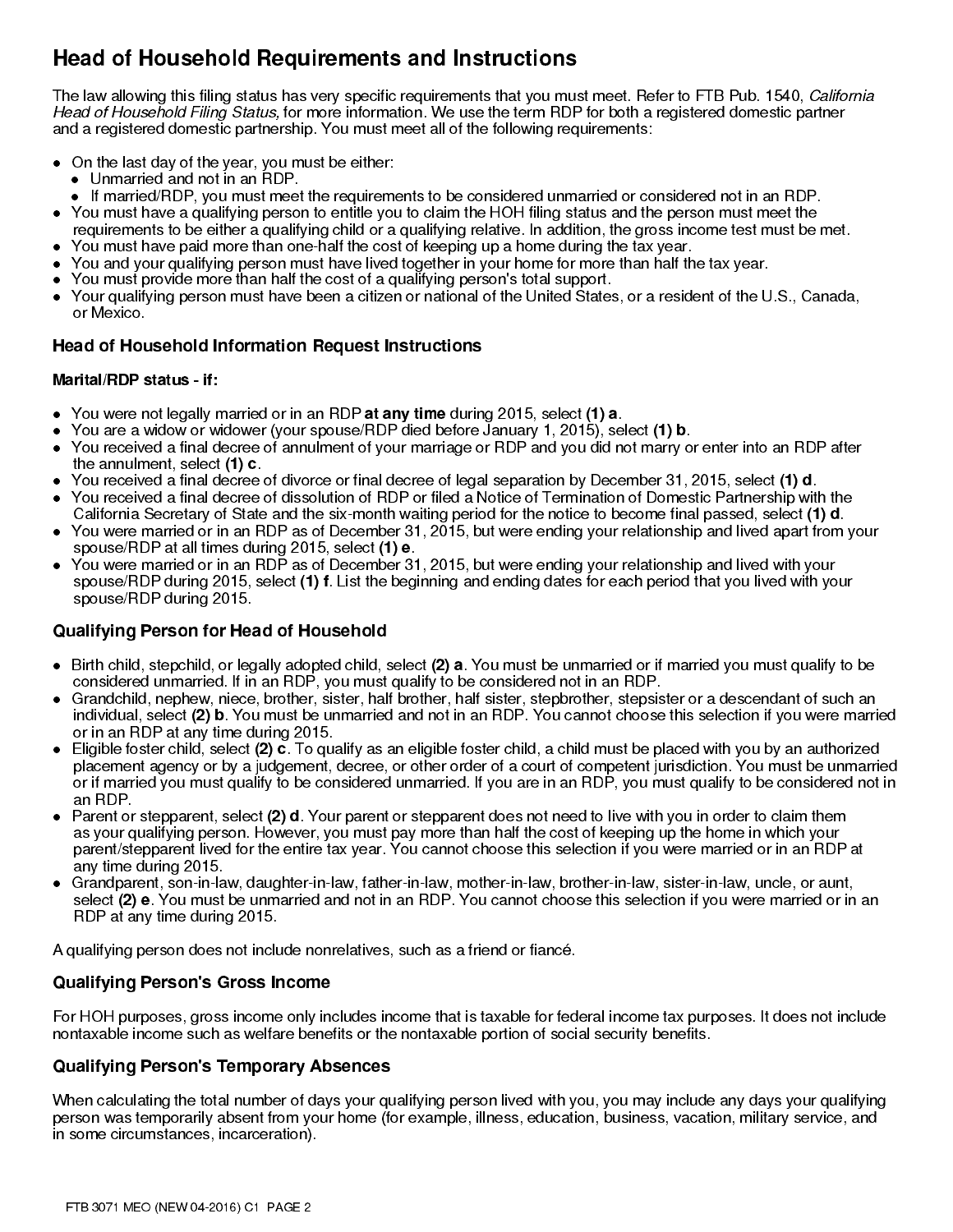

Notice Date:

|  | <b>Head of Household Information Request</b> |
|--|----------------------------------------------|
|--|----------------------------------------------|

Account:

Tax Year:

Respond By:

Provide the following information for tax year 2015. See Head of Household Requirements and Instructions for assistance.

| $\Box$ I do not qualify for head of household |
|-----------------------------------------------|
|-----------------------------------------------|

# 1. Mark one box below to identify your marital status.

- $\blacksquare$  Not legally married/RDP during 2015
- **b**  $\Box$  Widow/widower (my spouse/RDP died before 01/01/2015)
- $c \Box$  Marriage/RDP was annulled
- $d \Box$  Received final decree of divorce, legal separation, dissolution, or termination of marriage/RDP by 12/31/2015
- e  $\Box$  Legally married/RDP and did not live with spouse/RDP during 2015
- period when you lived together:  $f \Box$  Legally married/RDP and lived with spouse/RDP during 2015. List the beginning and ending dates for each

|--|--|

From:  $/$  / To:  $/$ 

2. Mark one box below to identify the relationship of the person that qualifies you for the head of household filing status.

- $a \Box$  Son, daughter, stepson, or stepdaughter
- **b**  $\Box$  Grandchild, brother, sister, half brother, half sister, stepbrother, stepsister, nephew, or niece
- $c \Box$  Eligible foster child
- $d \Box$  Father, mother, stepfather, or stepmother
- e Grandfather, grandmother, son-in-law, daughter-in-law, father-in-law, mother-in-law, brother-in-law, sister-in-law, e uncle, or aunt

#### 3. Information about your qualifying person.

SSN First Name Last Name SSN Date of Birth (MM/DD/YYYY)

4. Enter qualifying person's gross income in 2015 ........................................................................ \_\_\_\_\_\_\_\_\_\_\_\_\_\_\_\_\_

# 5. Number of days your qualifying person lived with you during 2015 ........................................................ \_\_\_\_\_\_\_\_\_

Signature Date <sup>X</sup> I declare under penalty of perjury that the above statements are true and correct to the best of my knowledge and belief.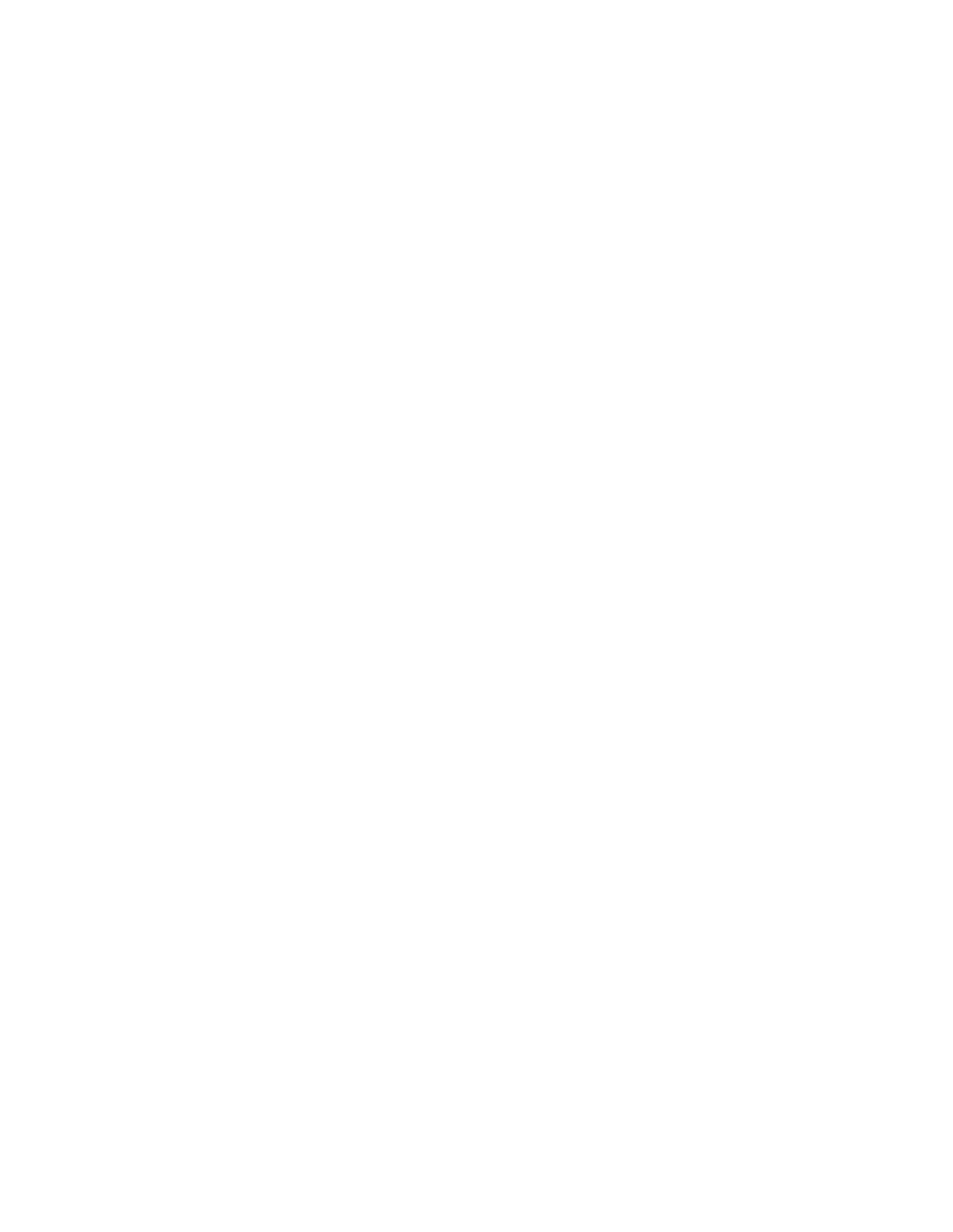



# Audit, Contact, and Privacy Notices

**Franchise Tax Board Audit and Contact Notice** 

# What you can expect from our audit or contact:

- Courteous treatment by our employees.
- Clear and concise information requests.
- Confidential treatment of any personal and financial information that you provide to us.
- Completion of the audit process within a reasonable amount of time.

# We will notify you in writing when we conclude this process. At that time, one of the following determinations will apply to your case:

- We accepted your return as filed.
- You owe additional tax.
- You overpaid your tax and are entitled to a refund.
- recomputed your tax and file a claim for refund before the statute of limitations expires. • We have not changed your tax amount; however, you may be entitled to a refund if you correctly

# What we expect from you:

- your tax return and assess penalties for not furnishing the information we requested. • Respond to our requests promptly and completely. If you fail to do so, the law allows us to adjust
- You may represent yourself or have someone else represent you. You may designate a representative by completing an FTB 3520, Power of Attorney Declaration. Your rights are fully explained in FTB 4058, California Taxpayers' Bill of Rights.

Contact the employee assigned to your case if you have any questions. The telephone number is in the letter we sent with this notice. If we propose any changes to your return, it is important that you understand the reason for the change.

# To request forms:

- Go to ftb.ca.gov.
- Call us at 800.338.0505.
- Write to us at:

 TAX FORMS REQUEST UNIT MS D120 FRANCHISE TAX BOARD PO BOX 307 RANCHO CORDOVA CA 95741-0307

Persons with hearing or speech impairments, please call TTY/TDD 800.822.6268. Assistance for persons with disabilities: We comply with the Americans with Disabilities Act.